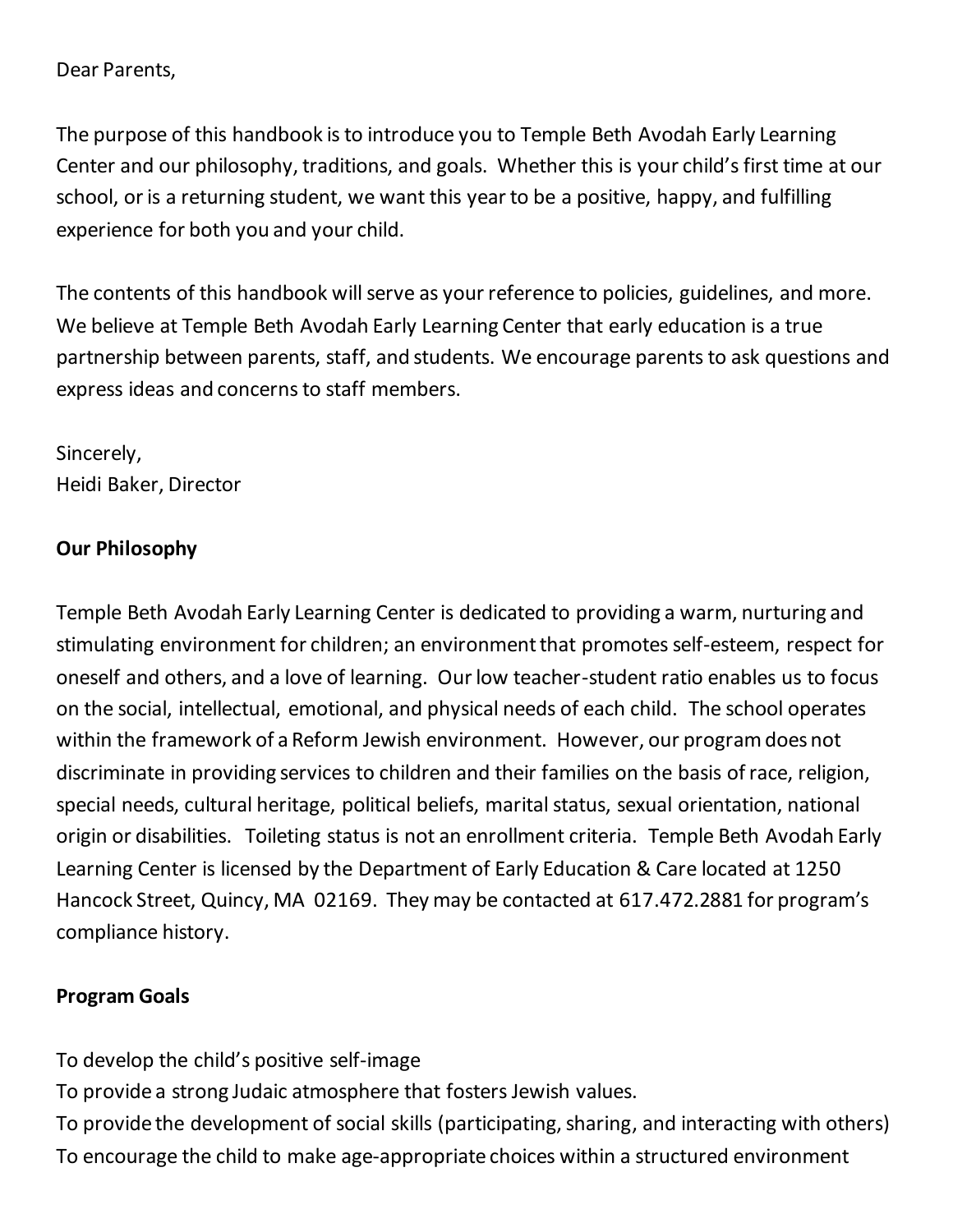To develop self-care skills and independence (bathroom, dressing, and nutrition) To provide opportunities about symbols and concepts To provide opportunities for mastering language and using it to produce desired results To increase child's awareness of and curiosity for the world

## **Enrollment Procedure**

Parents are invited to visit the school and meet the staff. The Director explains policies, curriculum, schedule, and fees to the parents. The parents are given a brochure, fee schedule and application form. After a child is accepted, parents are given all appropriate forms. Once the child begins school, teachers will communicate daily to parents regarding their child's adjustment to school. Parents may drop in at any time. Parent and child must visit school prior to starting.

Children usually remain in our preschool for a three to four-year period. At a minimum, children must be turning 15 months to begin school.

In addition, the following procedure is used:

- First preference is given to current Temple Beth Avodah members in good standing and returning students. Members are given priority (not guaranteed space) until November 15<sup>th</sup> of the year prior to their child's attendance at the school.
- Preference is then given to siblings of current or former students enrolled in Early Learning Center.
- Enrollment for the early start option will begin on December 15th of the year prior to the child's attendance at school.
- Children will be placed in classes at the discretion of the Director.
- Formal registration involves completing an application and paying a non-refundable deposit which is applied toward tuition. Completion of the application and payment of the registration fee will secure a place for the child.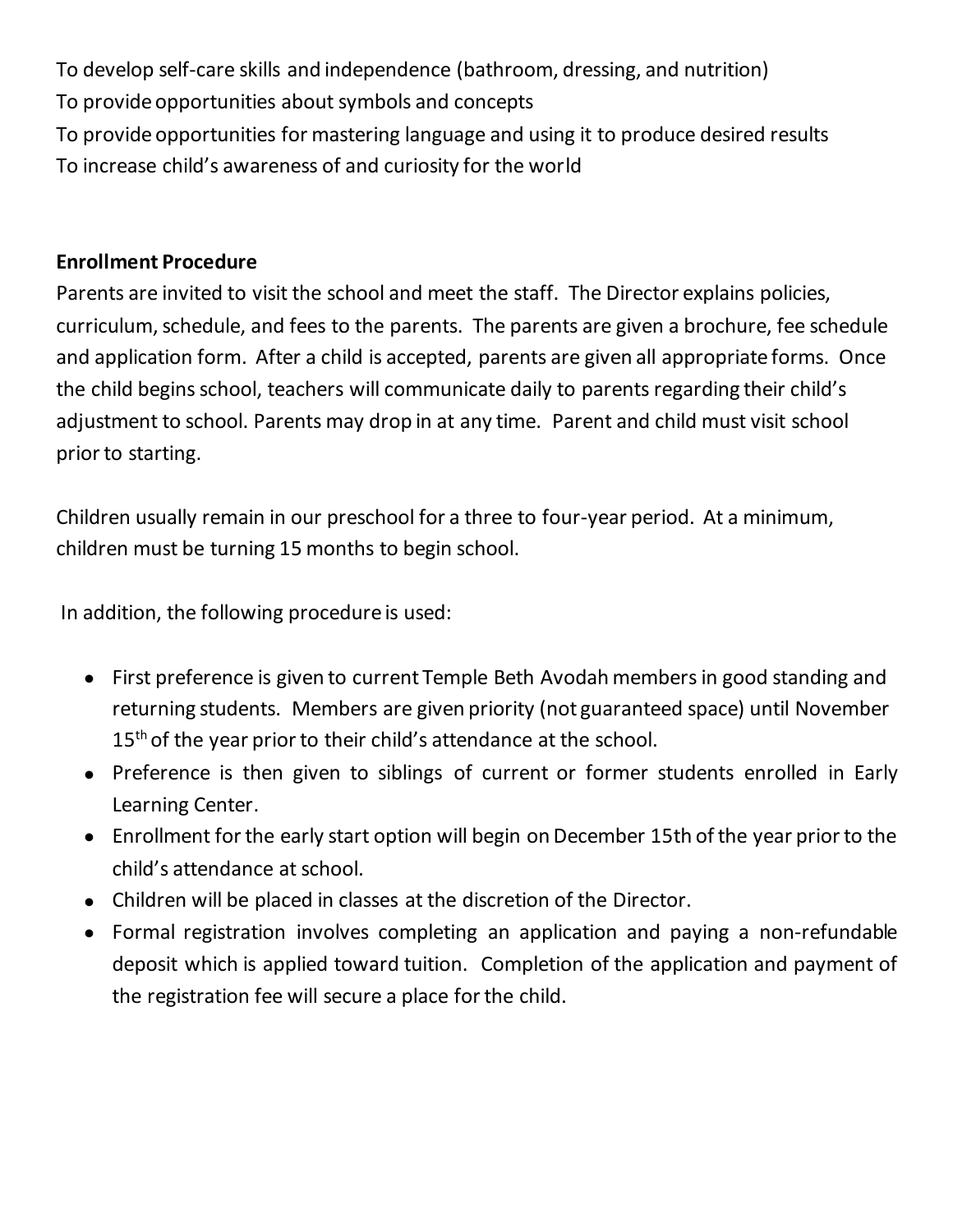## **School Hours of Operation**

Regular School hours are Monday - Thursday from 9:00 a.m. - 12:00 p.m. (1:00 p.m. for the pre-kindergarten c lass). School closes at Noon on Friday for all classes. Additional hours are available through Early Drop Off, Lunch and Enrichment & Extended Day. We will provide an updated calendar each year.

## **School Closing Information**

We follow the City of Newton school system regarding weather related school closings. If Newton closes due to inclement weather, we will close. If Newton has a delayed opening of one or more hours, we will be delayed by one hour and open at 10:00 a.m. Parents will be notified if school is closed by email and text. We do not make up days due to weather closings.

## **Payment and Refund Policies**

The school payment schedule includes an initial deposit and payment options. A payment contract must be complete for a child to begin school. The initial deposit is non-refundable. If after making further payment, and enrolled child does not commence attending Temple Beth Avodah Early Learning Center, the payment will be returned only if another child fills the slot by May 1st of the year that they are enrolled to enter school. If a child leaves mid-year, a proportional refund of the tuition will be made, from the start of the next month, only if another child fills the available slot. Refunds cannot be made for a child's temporary absence due to illness, vacations, etc., as the budget is based on enrollment not attendance. Refunds can not be made for unforeseen circumstances beyond our control including but not limited to: Weather, pandemic, epidemic, acts of war Tuition and enrichment tuition payments are payable on the dates due in the printed schedule, or by special arrangement with the financial officer. Failure to make payment by the appropriate deadline will result in suspension from the program.

# **Required School Forms**

Prior to the start of school, we must have a face sheet, developmental history, health history, emergency authorization, field trip permission slip, and an emergency telephone number on file for each child. As part of the health history, the State of Massachusetts now requires the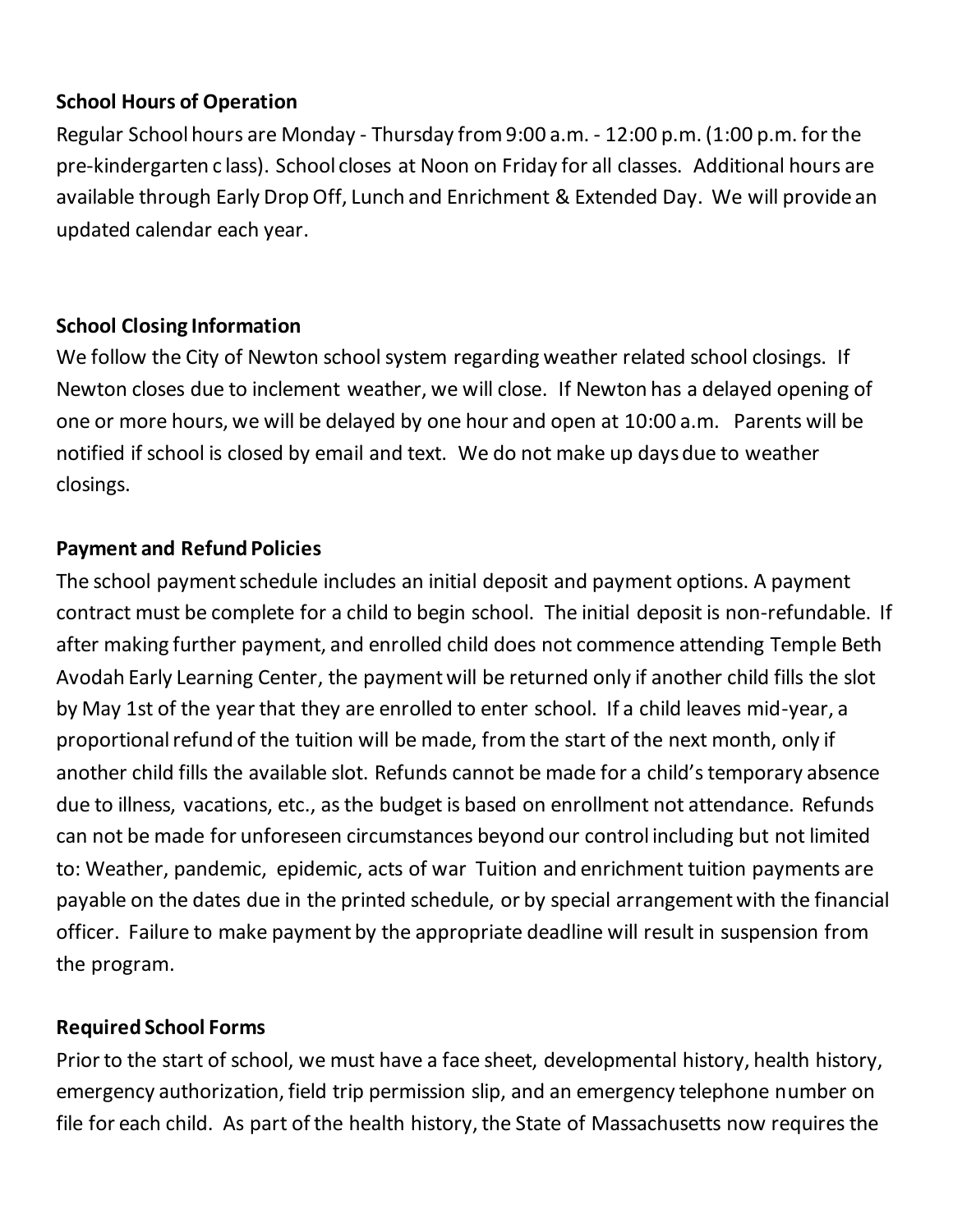Hib vaccine, varicella (chicken pox) vaccine 1, and lead testing in addition to other immunizations.

## **Confidentiality of Family Information**

Information contained in a resident's record is privileged and confidential. Information contained in children's birth parents, foster and adoptive parent's records shall be privileged and confidential. Information pertaining to children and their families is privileged and confidential. No licensee or educator may distribute or release information about a child or his/her family to any unauthorized person or discuss with any unauthorized person information about a child or his/her family without the written consent of the child's parent.

All EEC child care and placement licensing regulations contain provisions that protect the information contained in children'[s records from unauthorized use and from disclosure to anyone not directly involved in implementing the child's program without written consent of the children's parents. The intent of these regulations is to protect the privacy of children and families.

Therefore, early education and care and child placement programs and their staff may not distribute, share or discuss information (including photographs and other images) about children and families in their care by any means, whether written or verbal, using any medium, including but not limited to telephone, email or electronic text without the expressed written permission of the child's parents or pursuant to a court order. Imagines or children, whether or not they are identified by name, as well as personal information related to children and their families, may not be posted on the publicly accessible portions of "Facebook" "My Space" or any other similar online directly, social utility or networking website under any circumstances. However, imagines of children and personal information related to children and families may be shared on the restricted, private portions of such websites only with the express written permission of the child's parent.

Early education and care and child placement program staff may not discuss children and families in their care with anyone not directly involved in implementing the child's program, including but not limited to other parents in the program, and may not distribute copies of information in a child's record.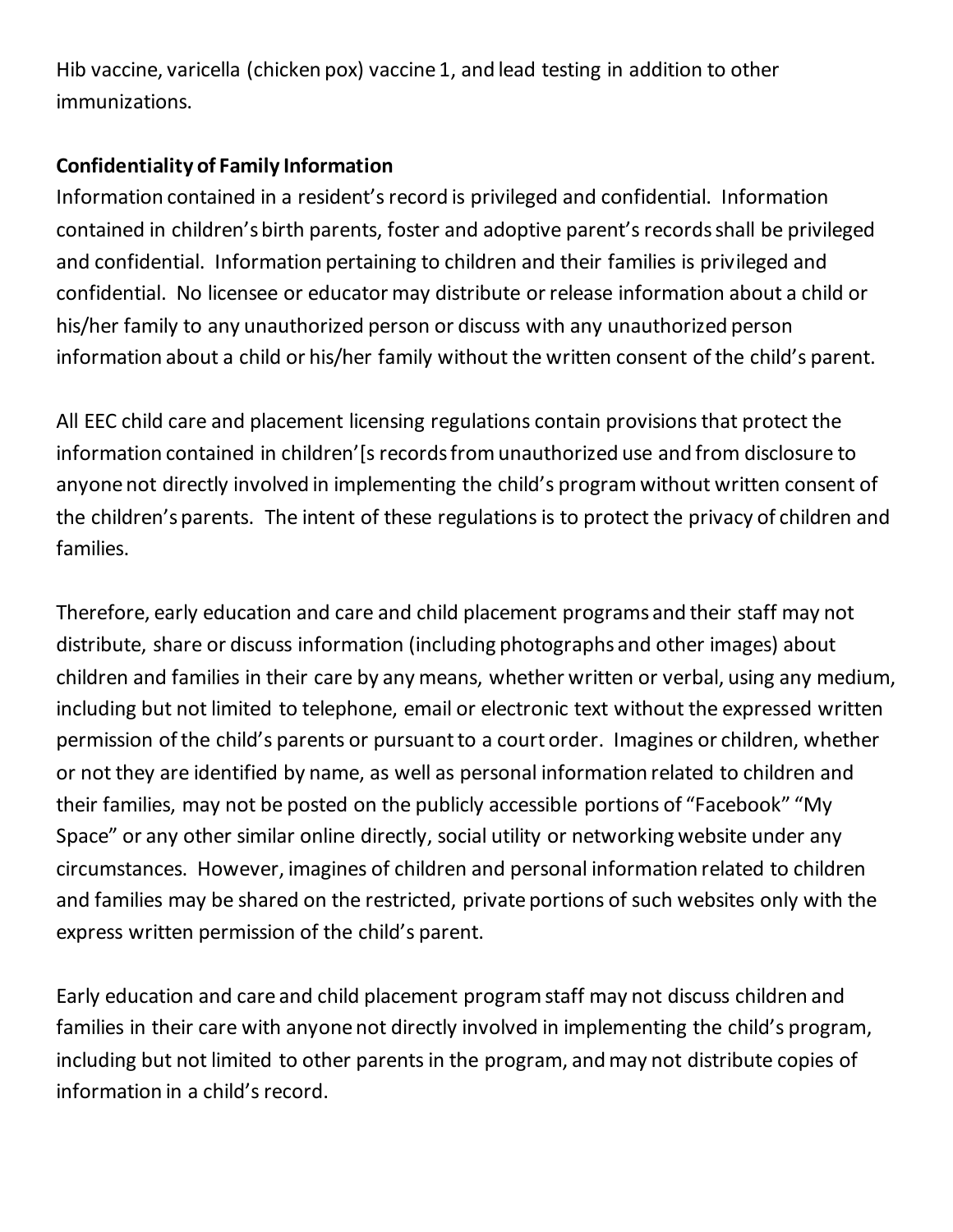## **Absence Policy**

Please send a text through Remini or email hbaker@bethavodah.org, if your child will be late or absent. You may also call the Temple number 617-527-0045 extension 110 and leave a message.

## **Late Pickup Policy**

Please make every effort to pick your child up on time, as late pickups upset most children. In addition, our staff may have other responsibilities to attend to, please text, email or call the school to inform us if you are running late so we can make appropriate arrangements.

#### **Clothing Guidelines**

We recommend that you send your child to school in comfortable, washable clothing. Cooking, arts and crafts, and outdoor play provide for a great deal of messy fun! Warm winter clothing should include hats, mittens, boots, and snow pants. We are committed to go out every day weather permitting. Please label all belongings. Every child should have a change of clothes at school "just in case". A complete change of clothing (pants, shirt, underwear, socks) is required and should be kept in the child's cubby. No drawstring clothing or loose fitting jewelry is allowed.

#### **Food Guidelines**

Parents will provide all food for their child at school. We do not allow nuts or nut products, pork or shellfish in school. Parents may also be notified of additional allergies as needed.

#### **Health Care Guidelines**

Our staff members care first and foremost about the safety and health of your children. To that end, our staff members monitor the environment daily and immediately remove any potential hazards. Smoking is not permitted in any area used by the children. TBA Early Learning Center has a health care provider available on an on-call basis. In addition, each member of the staff is required to hold a current certificate in basic first aid by the American Red Cross or other equivalent training within six months of employment. A number of staff members hold both first aid and CPR certification for infants and children, and a first aid kit available on site. In the event of any illness or emergency, the teacher will notify the parents, guardians, or emergency numbers cannot be reached, the teacher will consult the family physician and make decisions as necessary for handling the situation. In the event that transportation to the nearest hospital is necessary, 911 will be called for an ambulance.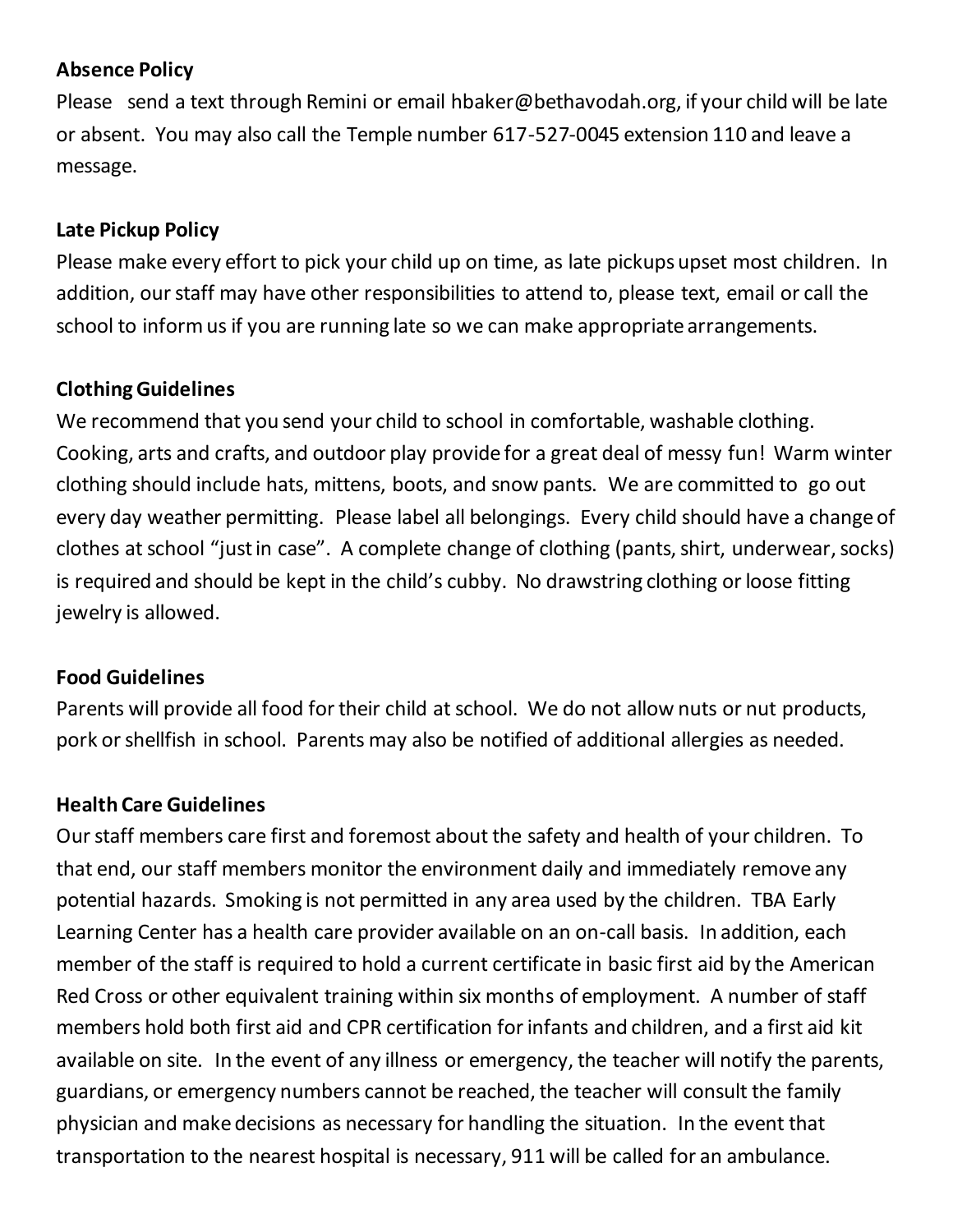## **Health Care Policy**

Emergency telephone numbers posted at each telephone.

In the event of any illness or emergency, the teacher will notify the parents, guardian, or emergency numbers which the parents have provided. If the parents and other emergency numbers cannot be reached, the teacher will consult the family physician and make decisions as necessary for handling the situation.

We do not take field trips in our program but if a trip was planned: The teachers would take emergency release and contact information with them.

## **Emergencies and Illness at School**

All staff members are trained in the Health Care Policy, injury prevention, first aid and CPR. At least two staff members are on the premises at all times during the hours of school operation.

#### **Emergency Measures**

Emergency care is any injury which requires treatment beyond minor first aid;

- Contact 911 (Transportation will be done by ambulance)
- Give operator information as listed above.
- Child will be accompanied to the hospital by a staff member who will remain with the child until the parent/parent designate arrives.
- Child's Emergency Permission Form will be taken to the hospital by the staff member;
- Parent will be notified immediately by a staff member and will be told where child has been transported.
- If parent cannot be reached immediately the staff member will call all the parent designate(s) as listed in the child's forms.
- Staff member at the hospital with the child will stay in telephone contact with the school.

## **Procedures for using and maintaining first aid equipment.**

A first-aid kit is located in the common bathroom between the preschool classrooms. The location of the kits will be posted. The Director is responsible for the upkeep of the first aid kit. The Director will check and re-stock the first aid kit each month.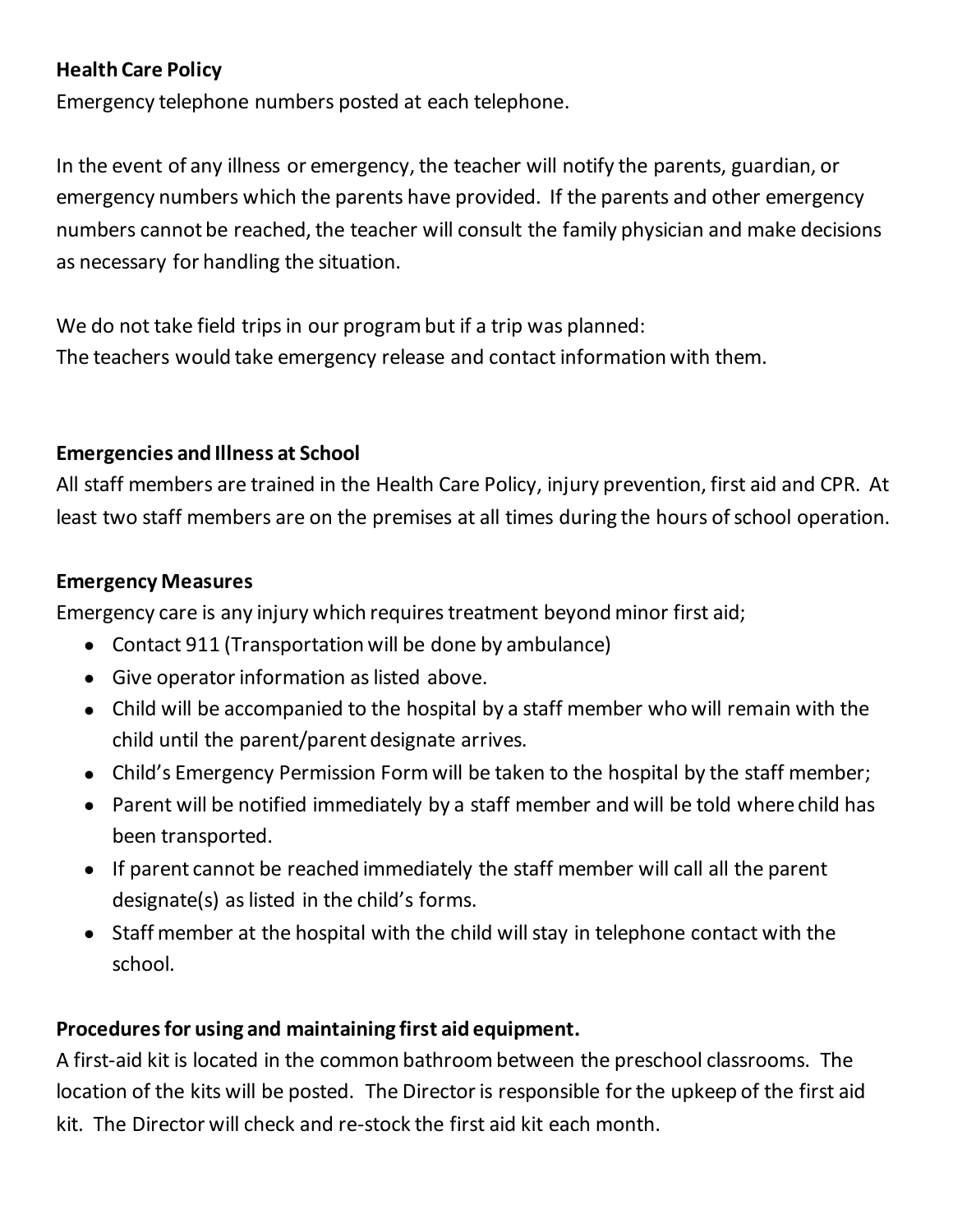First aid kit will include: adhesive tape, band aids, gauze pads, gauze roller bandage, disposable non-latex gloves, instant cold pack, scissors, tweezers, thermometer, and CPR mouth guard.

# Plan for evacuation in emergency (posted at each exit)

Each classroom teacher will maintain daily attendance records. The attendance list is posted in the classroom on a removable clipboard. When the center is evacuated, the teacher will take the attendance with them outside. The teachers will take attendance immediately.

The Director is responsible for evacuation drills to be held at different times of the day and practiced with all groups of children and staff every month using alternating exits. The Director will maintain documentation of the date, time, number of children and effectiveness of each drill. This will be posted in the Director's office. A diagram of escape routes is posted in each classroom.

In the event that the building is deemed unsafe we will go to Memorial Spaulding School on Brookline Street.

# **Plan for mildly ill children**

A child exhibiting any signs of illness will be carefully monitored to see if a fever is present. The following procedures will be used if a child appears ill:

a. The child will be isolated from the group;

b. The staff will immediately notify the parent of the child's condition and request that he/she pick up the child

c. A staff member will stay with the child making him/her as comfortable as possible until he/she is picked up. Teachers will provide any food, drink, rest, play, materials, and activities as appropriate.

## **Plan for administering medication**

Each person who administers prescription or non-prescription medication to a child must be trained to verify and to document that the right child receives the proper dosage of the correct medication designated for that particular child and given at the correct time(s), and by the proper method. Each person who administers medication (other than topical medication)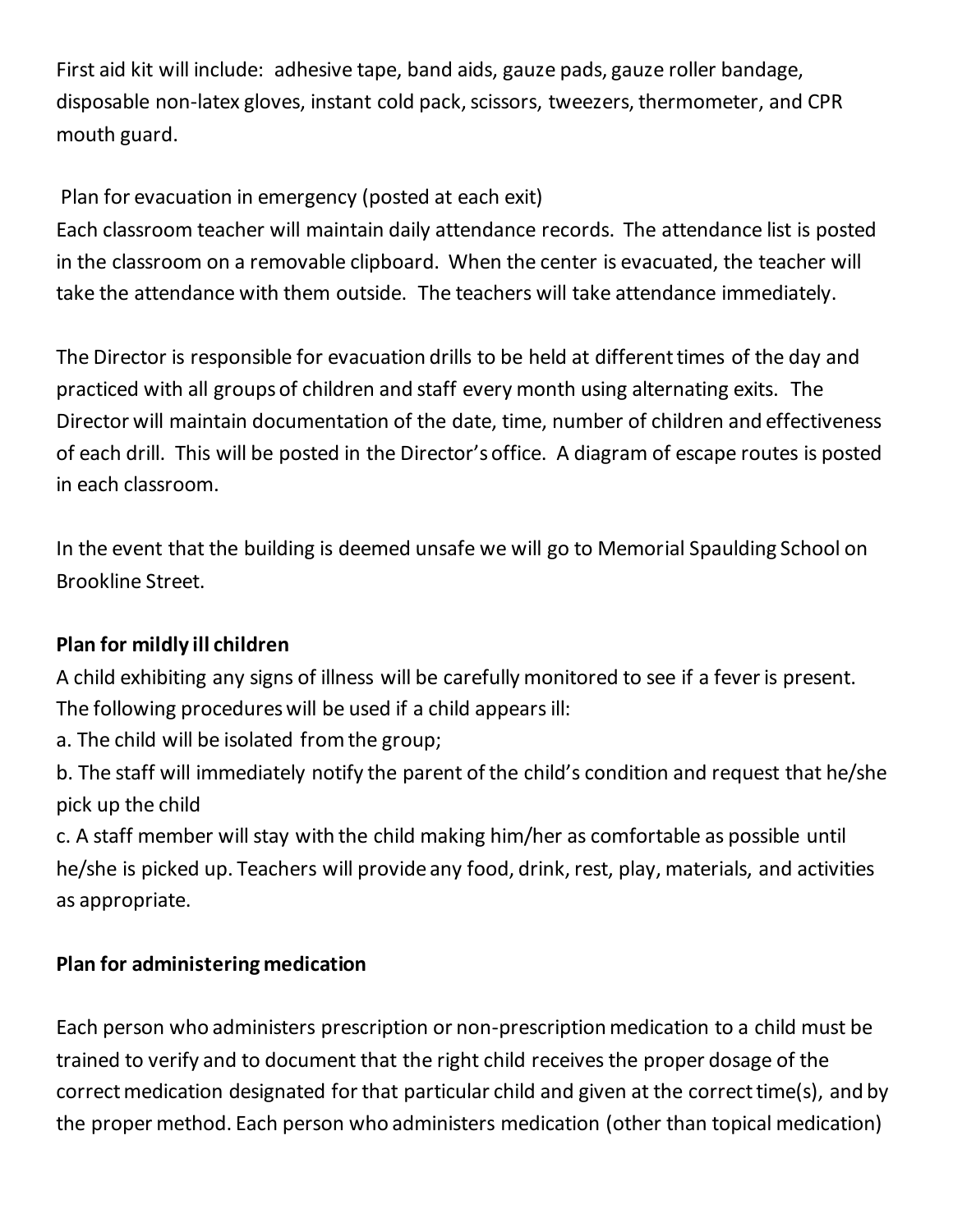must demonstrate competency in the administration of medication before being authorized by the licensee to administer any medication.

a. One staff member with training in medication administration will be present when children are in care.

b. Each person who administers any medication, other than oral or topical medications and epinephrine auto-injectors, must be trained by a licensed health care practitioner and must demonstrate annually to the satisfaction of the trainer, competency in the administration of such medications.

c. Every staff member will be trained to recognize side effects of medication.

d. Medication, whether prescription or nonprescription, with the exception of topical nonprescription medication may be administered to a child only with

written parental authorization and written order of a physician (for prescription medication,

this may include the label on the medication). And the original prescription bottle indicating the dosage, time, and date to be administered, as well as the name of the specific child

e. All medication administered to a child, including but not limited to oral and topical medications of any kind, either prescription or non-prescription, must be provided by the child's parent.

f. All prescription medications must be in their original containers with the prescriptions label on the container. Over-the-counter medications must be in the original manufacturer's packaging.

g. All medications will be administered according to the directions on the label unless otherwise instructed in writing by the child's physician.

h. Unless otherwise specified in a child's individual health care plan, all medications will be stored out of the reach of children. Those medications found in United States Drug Enforcement Administration (DEA) Schedules II through V must be kept in a secured and locked place at all times. Prescription medications requiring refrigeration shall be stored in out of reach of children.

i Al emergency medications will be available when needed.

j. Medications will be disposed of in a legal way in accordance with the department of health. k When possible, all unused, discontinued or outdated prescription medications will be returned to the parent and documented in the child's record. When it is not possible to return the medications, they will be disposed of in a legal way.

l No educator shall administer the first dose of any medication to a child, except under extraordinary circumstances and with parental consent.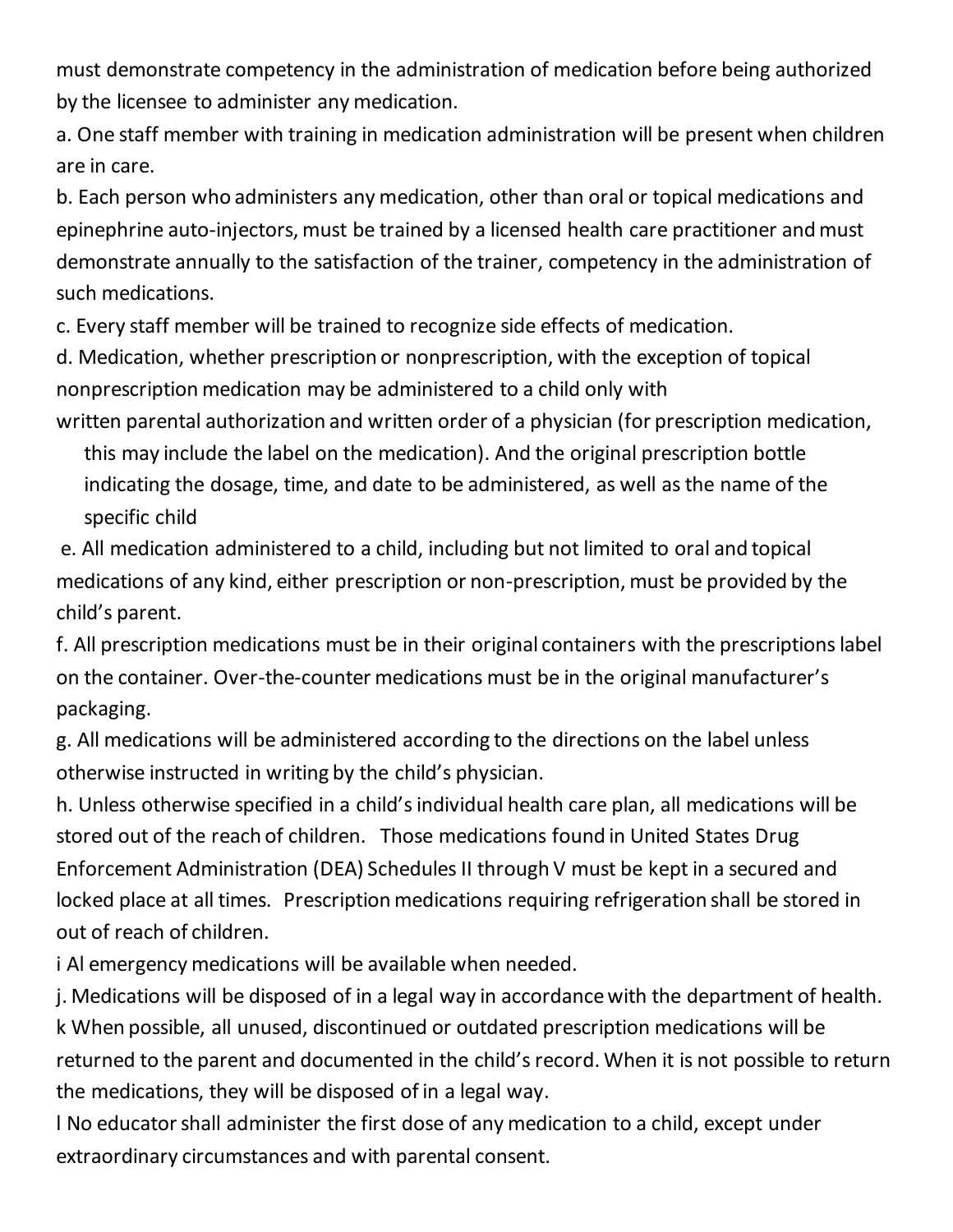m. Each time medication is administered, the staff member must document in the child's record the name of the medication, the dosage, the time and the method of administration, and who administered the medication.

n. The staff member must inform the child's parent(s) at the end of the day whenever a topical medication is applied to a diaper rash.

o All medications require written parental consent. All medications require consent from a health care practitioner except for topical non- prescription that is not applied to open wounds or broken skin. All medications must be documented with the child's name, dosage, date, staff signature.

#### **Individual Health Care Plans**

An individualized Health Care Plan will be developed for all children who have been diagnosed by a licensed health care practitioner as having a chronic medical condition with or without medication.

The plan will describe the chronic condition, its symptoms, any medical treatment that may be necessary while the child is in the program, the potential side effects of the treatment, and the potential consequences to the child's health if the treatment is not administered. If required, routine scheduled medication or treatment will be administered to the designated child by a staff member who has been properly trained to do, in accordance with written parental consent or instruction and a licensed health care practitioner's authorization. If a situation exists where an unanticipated administration of medication is deemed necessary, a reasonable attempt will be made to contact the parents of the child. If the parents cannot be reached in advance of the administration of the medication, it will be done as soon as possible after medication or treatment is given. All medication or treatment administration whether scheduled or not, will be documented in the child's medication and treatment log. Written parental consent is valid for one year and must be renewed annually.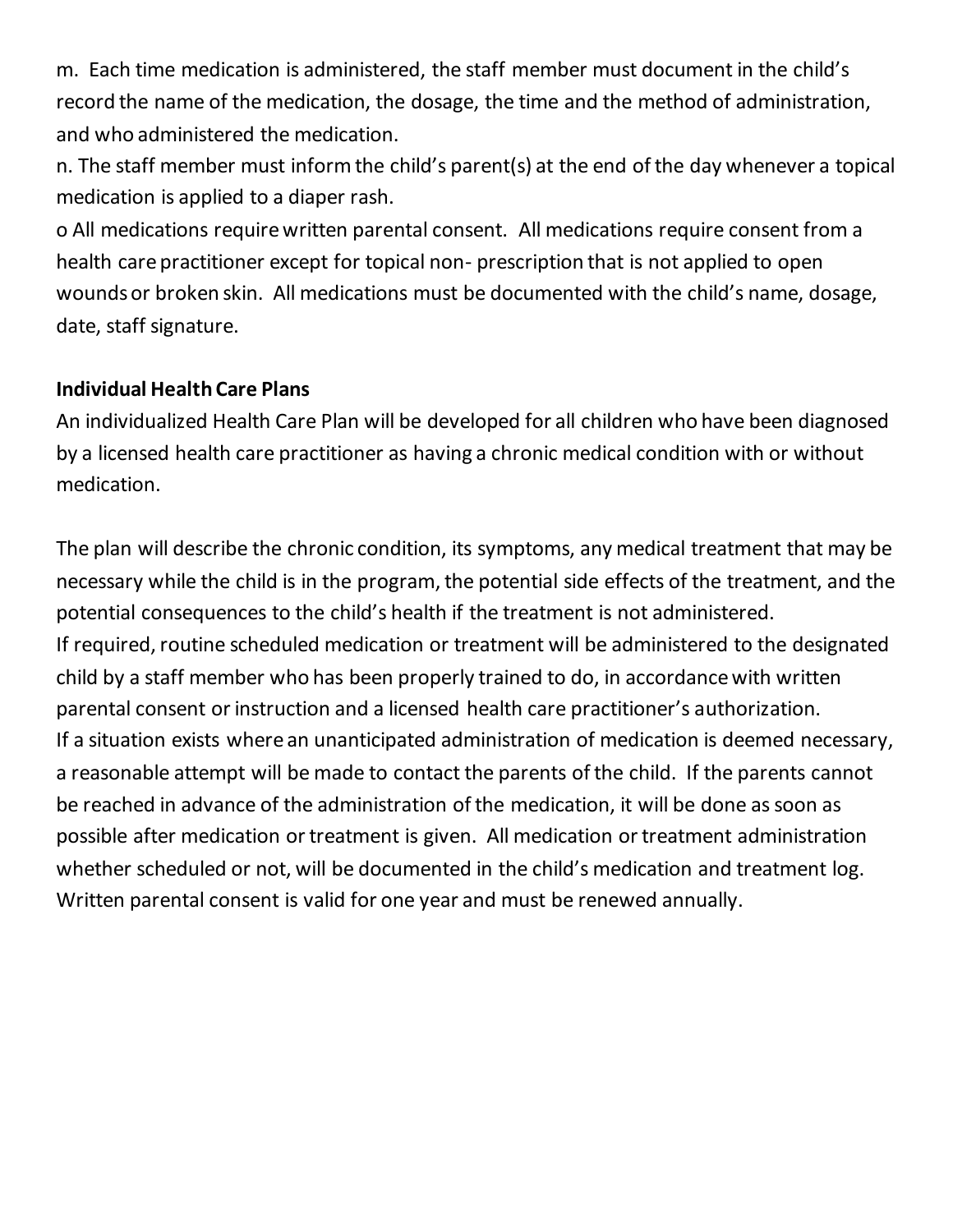## **Abuse or Neglect**

It is Massachusetts State Law and our policy that all staff members are required to report any suspected neglect or abuse of a child. If a parent is suspected of abuse or neglect, the staff will document all observations in writing.

The staff member will inform the Director, and she will call Department of Children and Families and file a report. The Director will notify the Department of Education and Care.

The Director will document any abuse/neglect by staff members and notify the Department of Early Education and Care. The Director will notify the Department of Children and Families. The Director will suspend the teacher and investigate the allegation and inform the Board of Directors, after the investigation is complete, appropriate action will be taken, i.e. reinstatement or termination.

## **Injury Prevention Plan**

Our staff members care first and foremost about the safety and health of your children. To that end, staff members monitor the environment daily and immediately remove any potential hazards. Smoking is not permitted in any area used by the children during the hours that children are in attendance.

Temple Beth Avodah Early Learning Center has a health care provider available on an on-call basis. In addition, each member of the staff is required to hold a current certification in basic first-aid by the American Red Cross or other equivalent training within six months of employment. A number of staff members hold both First-Aid and CPR certification for infant and children, and there is a first-aid kit in the bathroom between Rainbow and Moonbeam classrooms.

The Director will coordinate with the facility Manager for the removal and repair of hazards. The Director will maintain and monitor a central injury log in her office.

All toxic substances and hazardous materials will be stored in locked cabinets out of the reach of children.

Any injury will be reported in an injury report to the parent. The parent will sign the form and a copy will remain in the child's file. The injury report will be filled out as soon as possible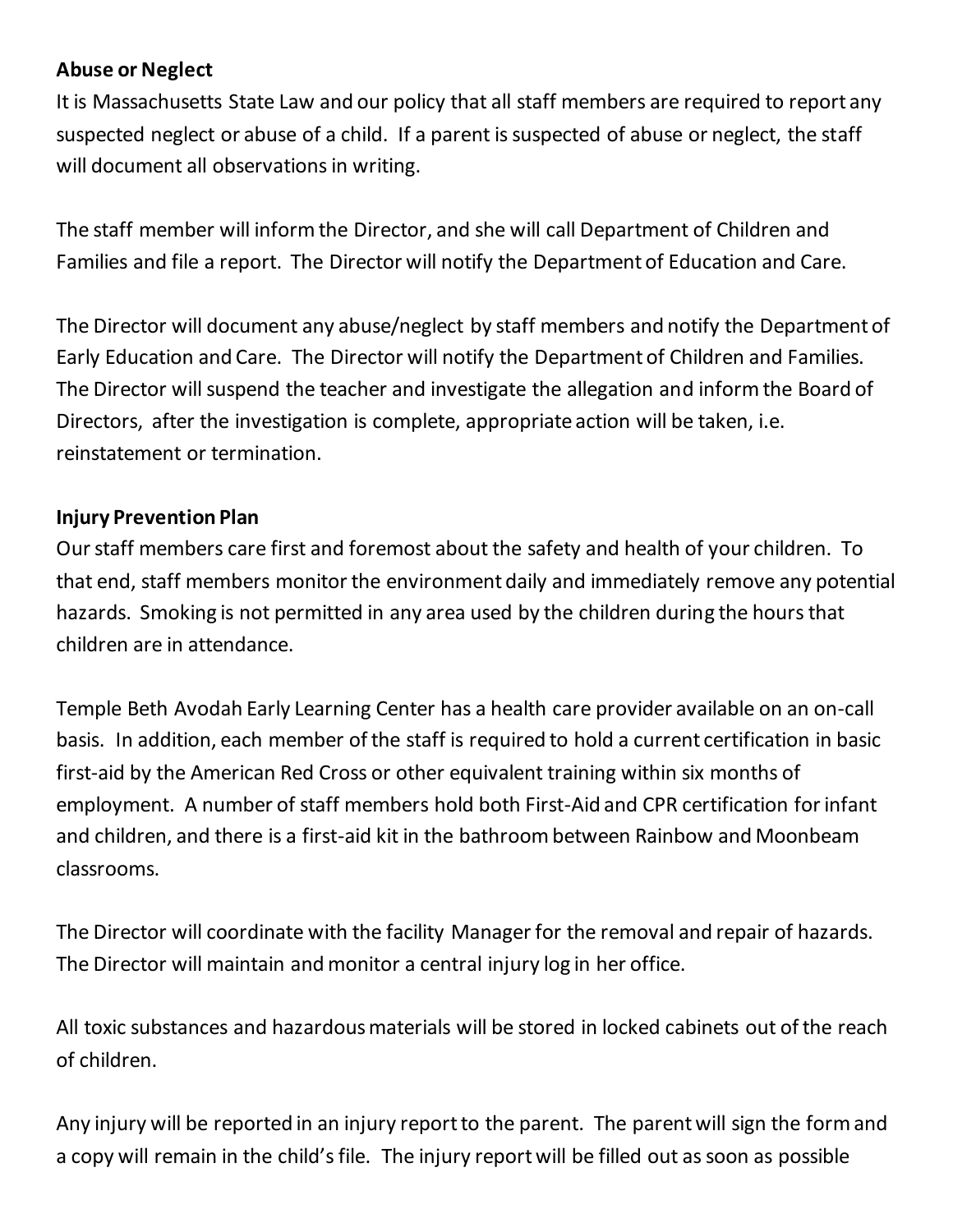after the incident occurs. EEC will be informed by the director if a serious injury, in-patient hospitalization, or death of a child occurs while child is in the program's care.

## **Emergency Preparedness**

School will be closed if there is no heat or water in the building. Each classroom is equipped with a phone and each staff member has a cell phone.

Each classroom teacher will maintain daily attendance records. The attendance list is posted in the classroom on a removable clipboard. When the center is evacuated, the teacher will take the attendance with them outside. The teachers will take attendance immediately. The director will perform a walk through to insure there are no children left in the building. The Director is responsible for evacuation drills to be held at different times of the day and practiced with all groups of children and staff at least every month. The Director will maintain documentation of the date, time, and effectiveness of each drill. This will be posted in the Director's office.

Staff will have their attendance clipboard, children's emergency cards and cell phone with them whenever they leave the classroom.

Staff will use their telephones to communicate with authorities and parents.

In the event that the building is deemed unsafe we will go to Memorial Spaulding School on Brookline Street.

## **Sleep Policy**

We will provide quiet activities after lunch and a quiet area for children. Most of the children in our program are here for 3 hours. There will be an area available for children who stay for lunch to nap if needed. All children in our program under 2.9 years are picked up by 1:00. Presently we do not accept infants into our program.

## **Infectious Disease**

A child is considered to be ill if the child has a fever, flu symptoms, diarrhea, persistent cough, an undiagnosed rash, eye infection, stomach upset, or vomiting within the last 24 hours. Children exhibiting these symptoms must stay home for 24 hours before returning to school. If a child becomes ill at school, we will follow the procedures in the health care guidelines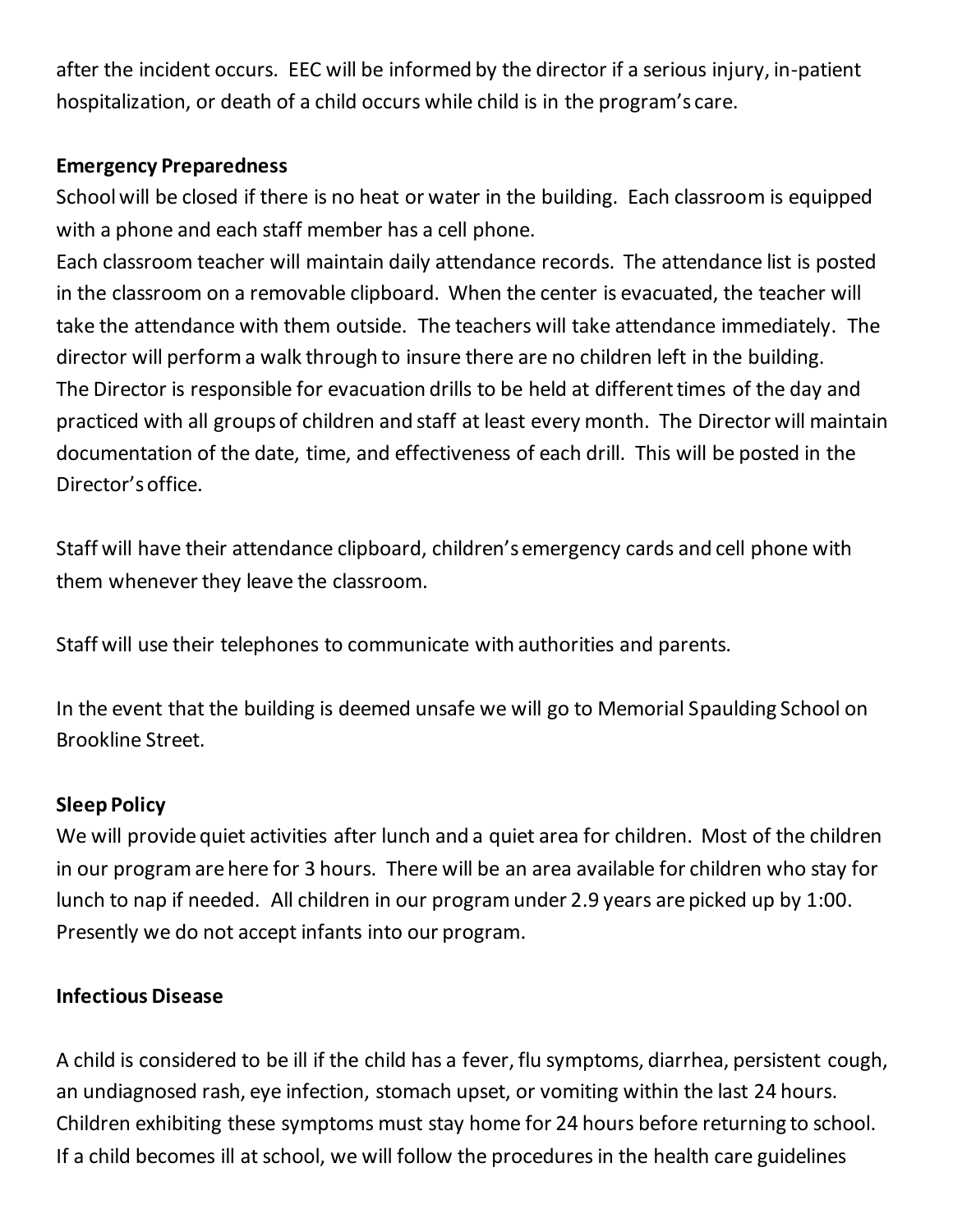section below. Parents will be notified when a child becomes ill and must make arrangements for the child to be taken home. In terms of communicable diseases or conditions ( chicken pox, conjunctivitis, strep throat, etc.) a child must be symptom free before returning to school. We ask that you observe these guidelines to prevent us from a cycle of illness and infection. Children with the following symptoms or illnesses should be kept at home until the illness has cleared up:

a. Fever When a child has a fever of 100 or more, he/she should stay home until the fever has been normal for 24 hours.

b. Runny nose If the mucous from a child's nose is discolored, this may be a sign of infection. The child's physician should be consulted before the child returns to school.

c. Vomiting

d. Diarrhea

e. Impetigo and Conjunctivitis These are very contagious conditions and must be treated with an antibiotic before the child may return to school.

f. Strep Throat A child with Strep must stay home until he/she has been on an antibiotic for 24 hours.

g. Chicken pox, mumps, etc. A child who has been exposed to a contagious disease may attend school during the incubation period. The school must be informed if a child contracts the illness so that other families can be told. A child with the illness must stay home until all contagion has passed

h. Head Lice and Pinworm A child with lice may not return to school until his/her hair has been treated and the eggs have been combed out. A child with pinworms must be treated by a doctor, and he/she may not return to school until the pinworms are gone.

The child may return to the center when (s)he has been fever-free, vomit-free, diarrhea-free for a full 24 hours; and/or has been on a prescribed medication for 24 hours; and/or upon diagnosis by a physician, physician's assistant or nurse practitioner and is considered to pose no serious health risk to others. The parent must give the school notice of what the diagnosis was and how the condition is being treated.

Our infectious disease policy may be adjusted at any time for the most current guidelines regarding any outbreak of an infectious disease.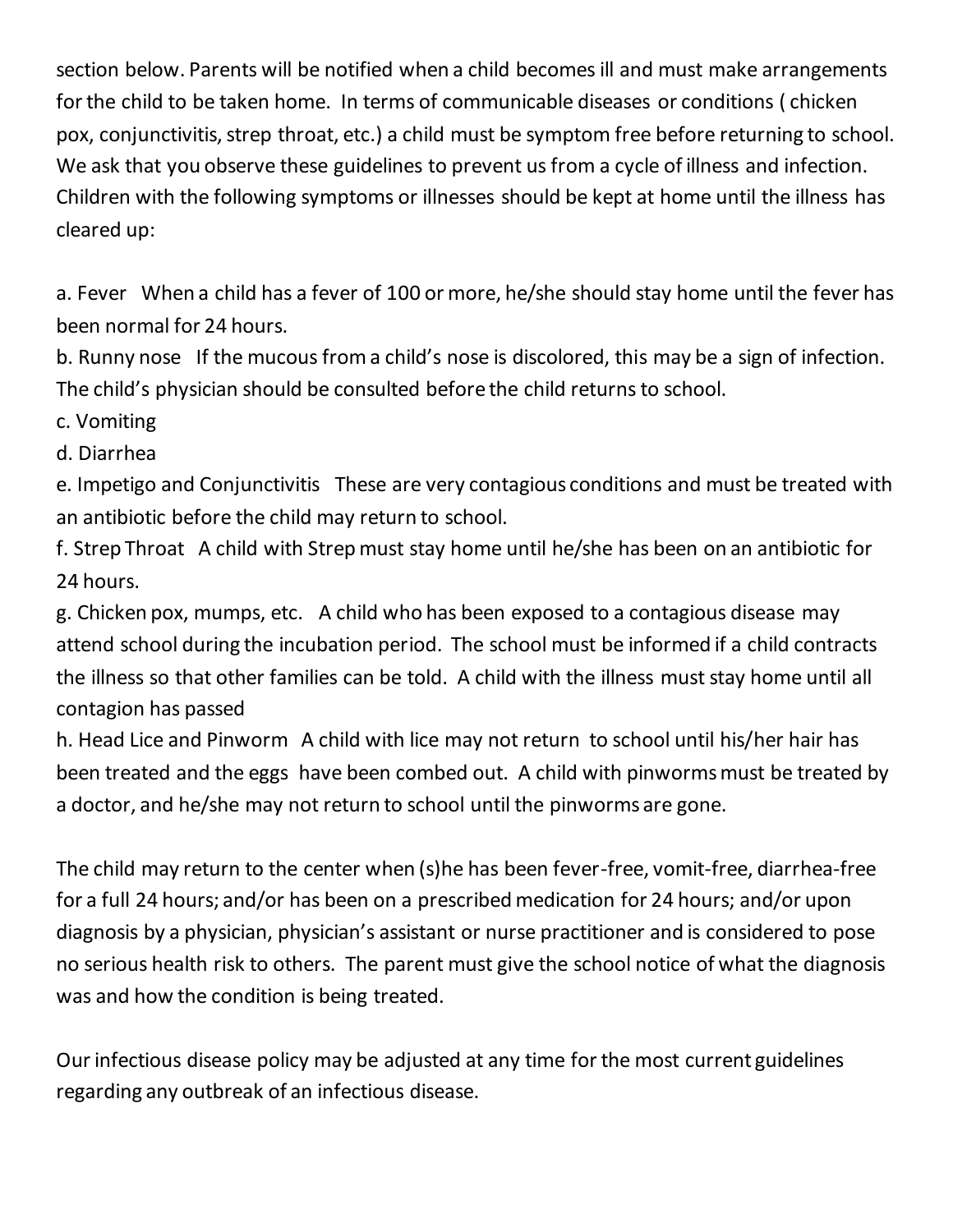## **Plan for managing infectious disease**

Special care will be taken each day to observe the children for signs of possible infectious disease. Note will be made of sneezing, runny noses, coughing, and other outward signs of illness.

All equipment used by an ill child will be carefully washed with the bleach solution to disinfect it before it is used by other children.

Parents will be notified in accordance with the Department of Public Heath recommendations when children have been exposed to any communicable disease or condition. Parents will be notified by email and written notice. Communicable diseases will be reported to the board of health.

Our staff will follow the recommendations of the Department of Public Health regarding the use of insect repellents.

## **Plan for infection control**

All staff and children will wash hands at the following times: before snack and lunch, before and after diapering, after using the bathroom, when coming in contact with any bodily fluids, and before and after using the water or sensory tables.

All equipment used by an ill child will be carefully washed with the bleach solution to disinfect it before it is used by other children. Children catch respiratory viruses (cold viruses) easily, particularly at Early Learning Center where they are in contact with many other children. If a child has symptoms such as a runny nose or coughing, it may be necessary for him/her to rest at home for one or two days. If a child appears ill (cranky or lethargic) he/she should stay home until the child's physician has been consulted.

## **Hand Washing Policy**

Children and staff will wash their hands at the following times:

- Before and after snack
- Diapering
- When coming in contact with any bodily fluids
- Before and after using the water table or sensory tables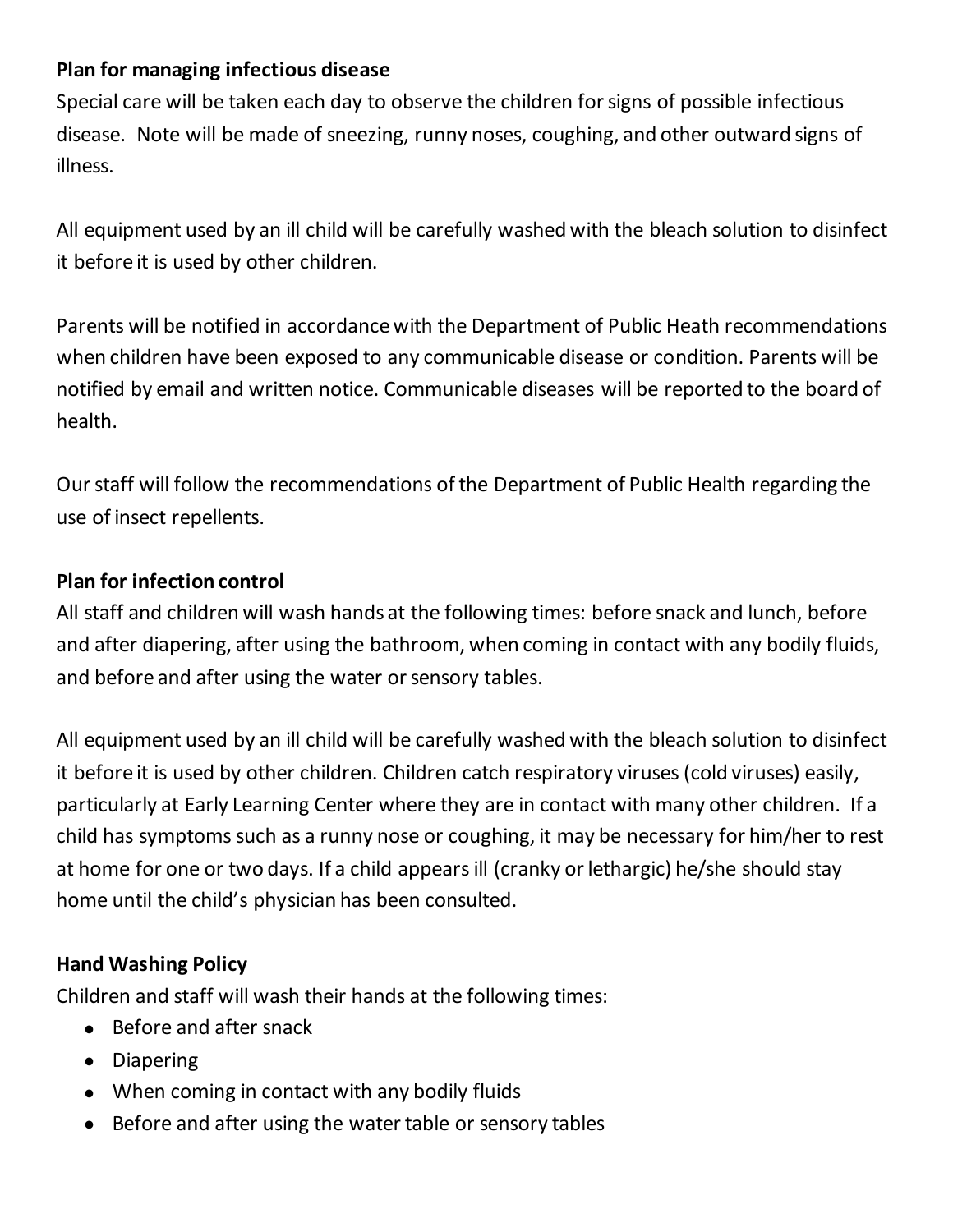# **Toileting Policy**

Children are taken to the bathroom before snack and lunch. Children are allowed to use the bathroom whenever necessary. Children are required to wash their hands with soap and water before snack and lunch, and after bathroom use. If a child soils clothing, a staff member will wash their hands with soap. The dirty clothing will be removed and placed in a plastic bag to be sent home. The staff member helps to clean and dress the child. Teacher and child will wash hands with soap. The staff will work together with the child's parents to develop a system of toileting. Children will be trained in accordance with the request of parents and consistent with their physical and emotional abilities. Children who are not yet trained need to bring in diapers and wipes. Diapers will be changed when necessary. Please have at least three diapers and a container of wipes in your child's cubby.

## **Child Guidance Plan**

Temple Beth Avodah Early Learning Center's child guidance plan is to use positive reinforcement with the children. We provide a variety of responses to undesirable behavior, which may include: ignoring, redirection, loss of privileges or access to certain activities. We will involve parents in addressing the problem including consideration of a referral for a variety of social, medical, or mental health services when appropriate. If a child misbehaves and is in danger of hurting him/herself or others, he/she will be removed from the situation and offered another choice. Our child guidance plan is based on an understanding of the needs and development of each child. The goal of our behavior is to maximize the growth and development of the children and to protect all of the children.

The following practices are strictly prohibited:

- Spanking or other corporal punishment of children.
- Subjecting children to cruel or severe punishment such as humiliation, verbal or physical abuse, neglect, or abusive treatment including any type of physical hitting inflicting in any manner upon the body, shaking, threats or derogatory remarks.
- Depriving children of outdoor time, meals or snacks, force feeding children, or otherwise making them eat against their will, or in any way using food as a consequence.
- Disciplining of a child for soiling, wetting, or not using the toilet; forcing a child to remain in soiled clothing or to remain on the toilet or using any other unusual or excessive practices for toileting.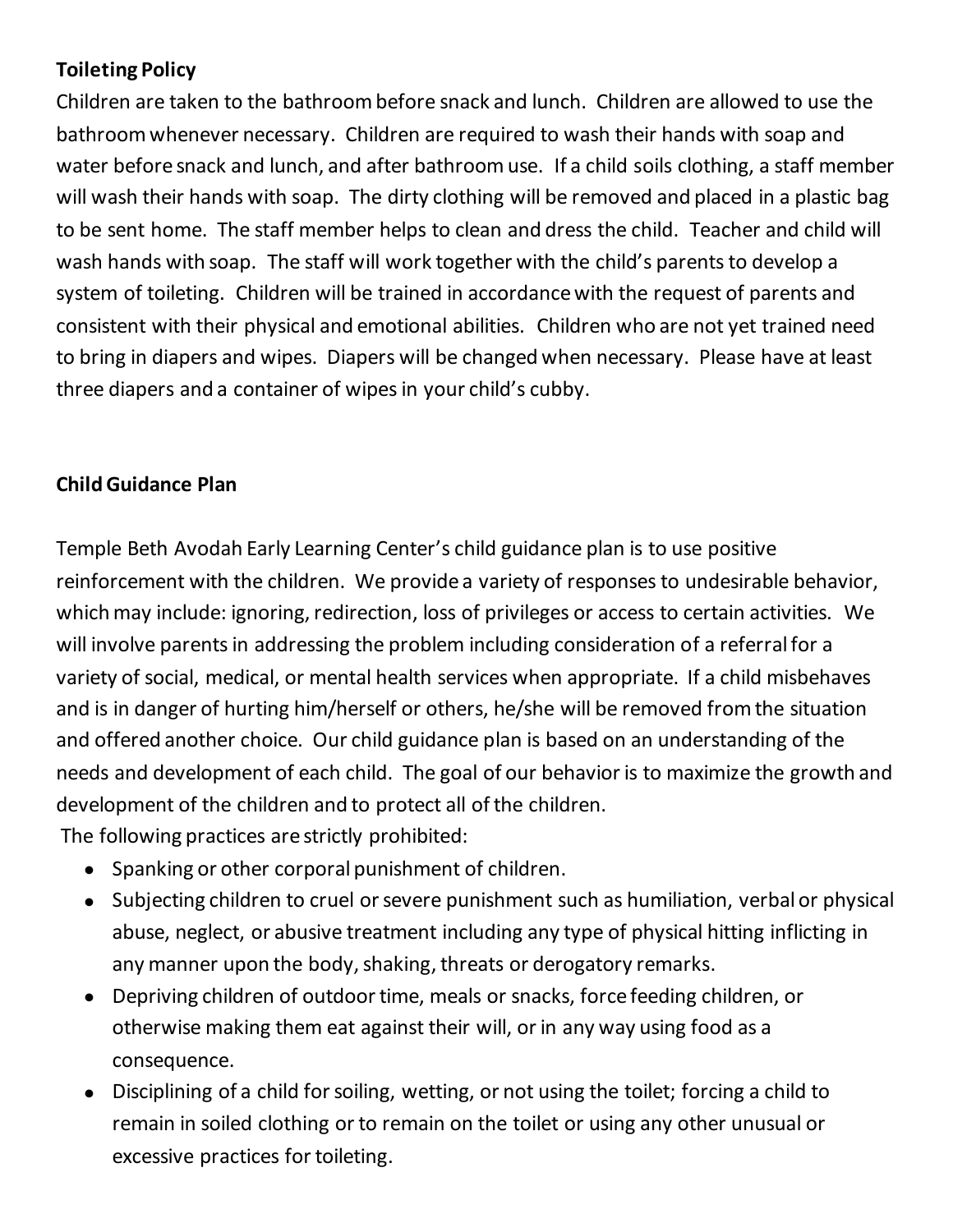- Confining a child to a swing, highchair, crib, playpen or any other piece of equipment for an extended period of time in lieu of supervision.
- Excessive time-out. Time out may not exceed one minute for each year of the child's age and must take place within an educator's view

#### **Transition Plan**

Children will be given warnings when the activities shift from one to another. A transitional activity will be used with consistency in each classroom. Examples are; a 5 minute warning, or a bell, or song.

Teachers will use a variety of transitional activities for preparing for snack or outdoor time including songs or games so that children can be called in small groups.

Teachers will prepare children for transitions to the classroom. An orientation is held before the start of school in September. Parents or guardians accompany their children to these activities to meet the teachers and become familiar with their classrooms and other students. A letter is sent home before the start of school welcoming each child and reviewing the schedule and classroom routines.

If a child begins school at another time of the year, the parents will visit the classroom with their child before they begin school.

All of our classes run from September until June. Children are in the class for a whole school year. They transition to the next class the following fall. Each class discusses that they will be in a new class in the fall.

Our pre-kindergarten completes a unit on Kindergarten in the spring. There is much discussion on this important transition. Information is sent home to parents helping to guide their children in the process.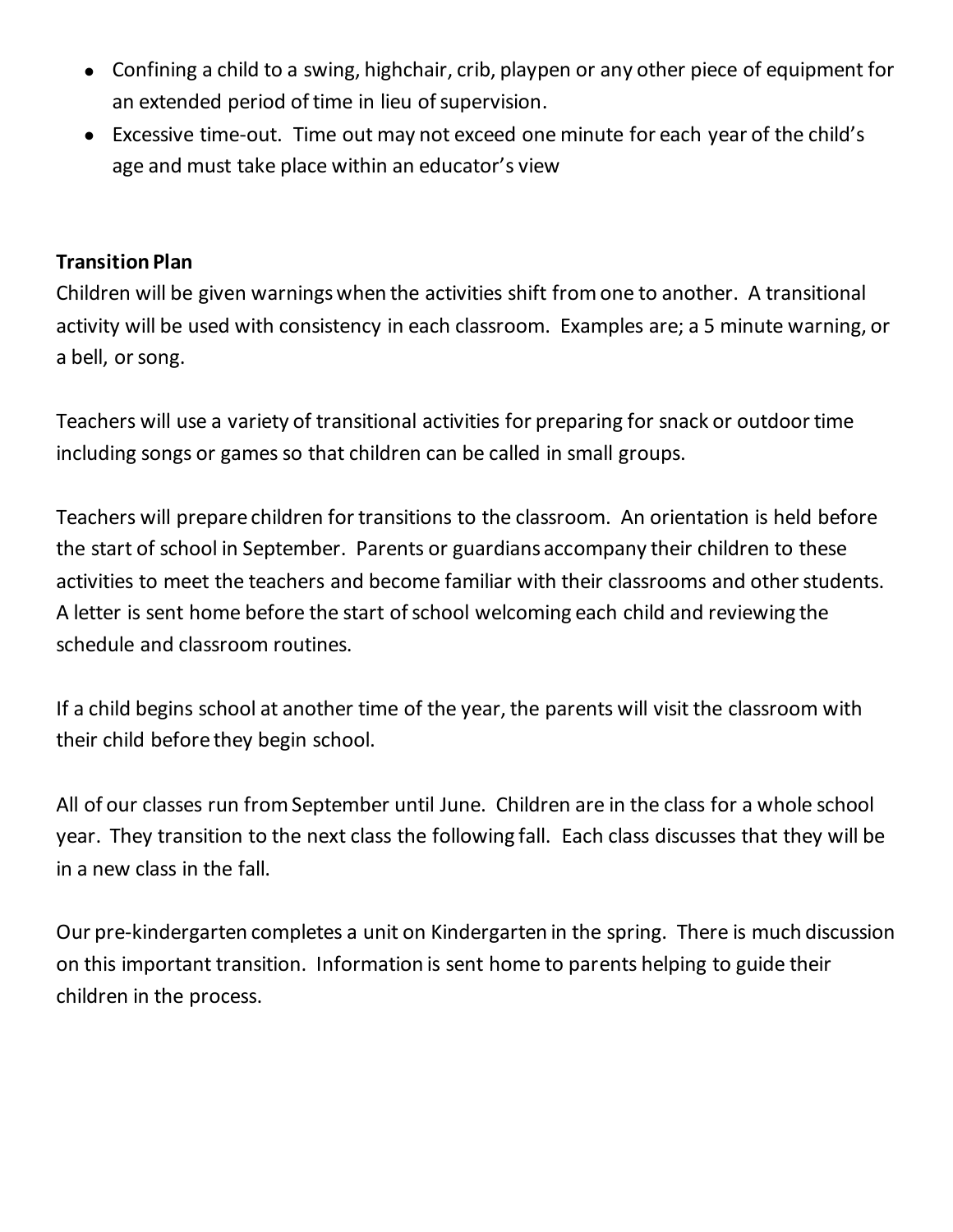## **Termination Policy**

Every effort will be made so that each child can succeed in our program. Every part of a child's day is a learning experience. We will use termination as a policy only when all other possibilities have been exhausted. We will meet with parents to form an individual plan for each child. If there is no other alternative, the following policy will be in effect: If a child displays overly disruptive behavior, has severe separation problems, is in danger of hurting him/herself or others, continually infringes on the rights of other children or staff, or has a need that requires additional intense staff training, a written notice will be given to the parent(s). At this point, parents and teachers will meet to discuss the behavior. The teachers will create a plan with the parent(s) to ease the transition for the child. The Director will inform parents of the availability of information and referral for other services and appropriate developmental placement. The teacher will prepare the child for termination from the program in a manner consistent with the child's ability of understanding.

#### **Referral Plan**

Staff will inform the Director of concerns about a child. The teacher will observe and record the child's behavior. The teacher will arrange a meeting with the parent(s) to discuss the concern. The teacher will include in writing all the methods that they have incorporated including sticker charts, room arrangement changes, etc. The Director and the teacher will make appropriate referrals. A list of dental, vision, and hearing screenings is also made available. A written statement will be provided to the parent(s) including reason for referral with written parental consent. The Director will inform the parent of the availability of services. The Director will inform parents of Early Intervention programs for children less than 3 years. Temple Beth Avodah Early Learning Center will follow up referral(s), with written parental consent by contacting the appropriate agency. The child's teacher will document the concerns and action taken on behalf of the child, including the parent conference, signed and dated parental authorizations and results of the referral. A written plan will be documented in the child's folder regarding when, where and by who services are provided. The Director and teachers will follow up with the referral source including consultation and assistance in meeting the child's needs. If services are denied for any reason, the Early Learning Center will review the child's progress every 3 months to determine in another referral is necessary. Records can only be transferred with written consent of the child's parent(s) or guardian(s). A list of referral resources for children in need of special services is available in the Director's office.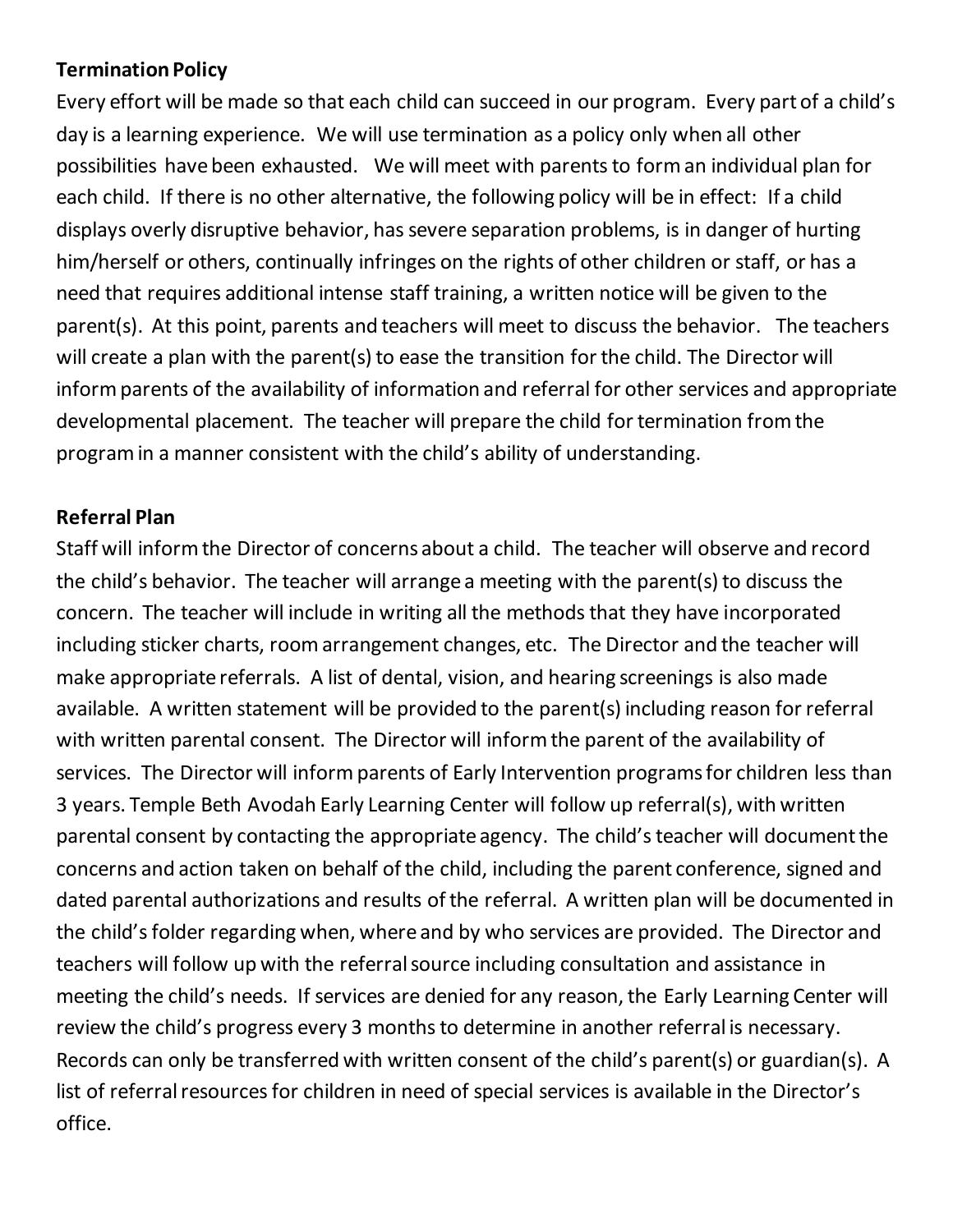## **Lay and Professional Leadership**

Temple Beth Avodah Early Learning Center is the gateway into lifelong learning at the synagogue. Early childhood activities including Shabbat children's services are often the first introduction to our community.

The Synagogue is governed by a board of directors. The education vice president is responsible for overseeing the preschool committee. The vice president acts as a liaison between the preschool and the executive board.

The Early Learning Center Parent Council is led by one or two parents. The parent council is open to any parents in the program.

Examples of lay and professional leadership working together include mitzvah day, all preschool fundraiser, community, and social events. We also work closely with the social action committee to incorporate synagogue projects into the program like Jewish Family Table.

## **Communication with Parents**

Parents may visit the program unannounced at any time. Parent input into the program is encouraged.

Parents will receive: Weekly email newsletter Monthly calendar Direct information sent home about each holiday Torah Alive parent piece Appropriate Links to URJ or other educational websites Policy Handbook Parent coffees Monthly parent council meetings Parent Orientation Meeting Parent/ Teacher Conference